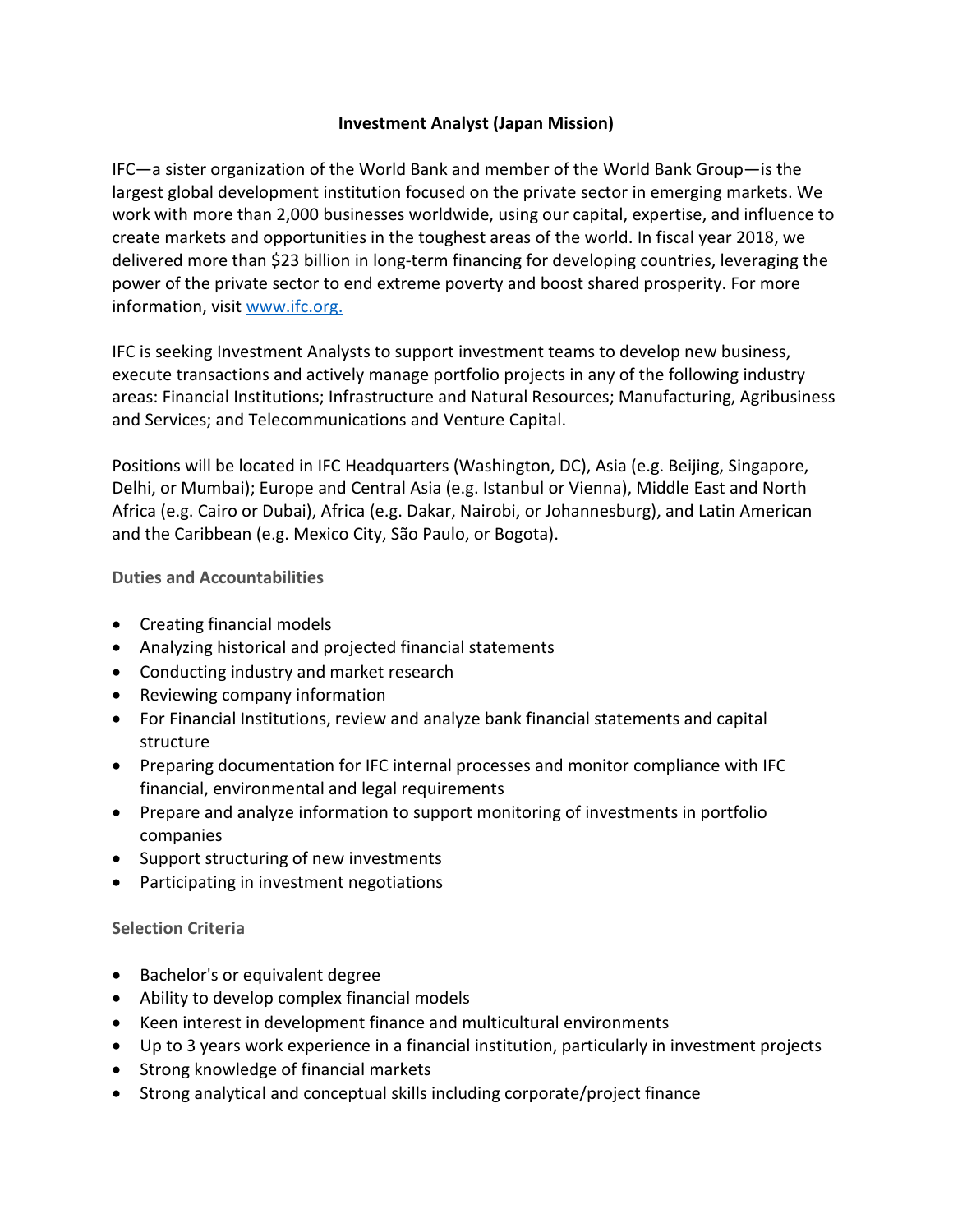- Ability to communicate clearly and concisely both orally and in writing
- Fluency in English required, proficiency in additional languages is preferred

IFC recruits investment analysts globally on two-year term contracts extendable to a maximum of four years. Upon completion of their contracts, investment analysts typically leave to pursue a graduate degree or additional work experience, while a select number are promoted to Associate Investment Officer positions.

Expressions of interest will be reviewed by our recruitment experts on a rolling basis, and you may check the status of your application(s) online at any time.

We will place the profiles of short-listed candidates in a database accessible by interested IFC hiring managers. Individual hiring managers will then contact selected candidates directly for interviews. IFC departments hire investment analysts on an as-needed basis throughout the year, so applicants may remain in the database for up to six months after application. Not all short-listed candidates will be contacted for an interview.

## **Screening questions:**

How many years of experience do you have working in a financial institution or other financerelated field (e.g. investment banking, private equity, project finance, commercial banking, corporate finance, or financial consulting)? (Multiple Choice with Single answer)

- None
- 1 to 3 years
- 4 to 6 years
- 7+ years

In which area are you most proficient? (select only one) (Multiple Choice with Single answer)

- Investment Banking
- Project Finance
- Private Equity
- Corporate Finance
- Portfolio Management
- Financial Consulting

How would you describe your skills in creating financial models and analyzing historical and projected financial statements? (Multiple Choice with Single answer)

• Novice